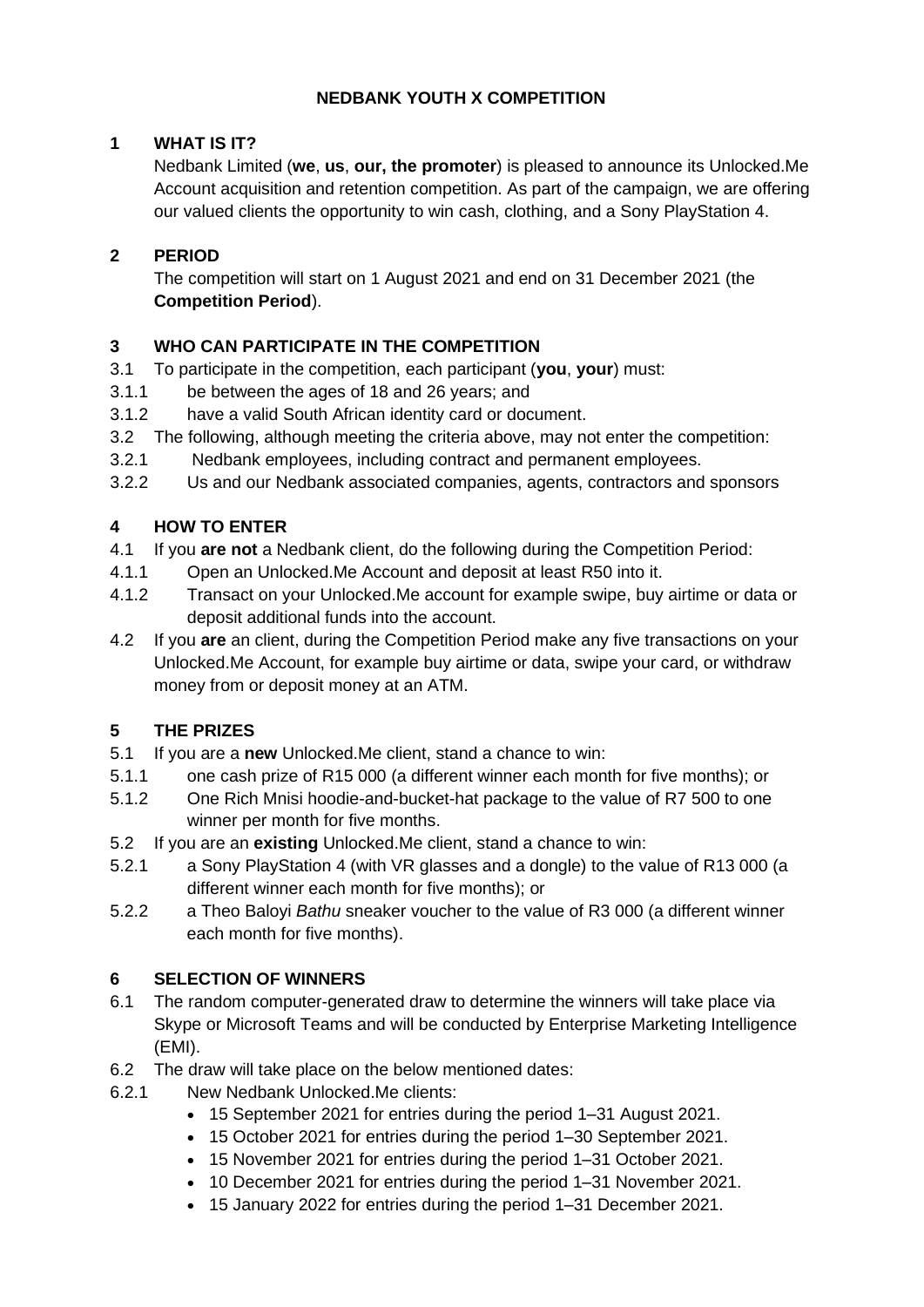- 6.2.2 Existing Nedbank Unlocked.Me clients:
	- 15 September 2021 for entries during the period 1–31 August 2021.
	- 15 October 2021 for entries during the period 1–30 September 2021.
	- 15 November 2021 for entries during the period 1–31 October 2021.
	- 10 December 2021 for entries during the period 1–31 November 2021.
	- 15 January 2022 for entries during the period 1–31 December 2021.
- 6.3 The winners will be notified via telephone on the contact numbers they have provided within five business days of the draw. For the cash prize, the money will be deposited into the Unlocked.Me Account opened for this competition. For the non-cash prize, it will be delivered to the winner's address we have on record for them. The winners will receive their prizes within 10 business days of our having contacted them to confirm all their details. For the Rich Mnisi hoodie-and-bucket-hat package prize, we will contact the winner to take their size for the items. The items will be custom-made and will be delivered to the winner's address on dates we will agree with the supplier, which dates we will inform the winner of once they have been confirmed.
- 6.4 You can only win once for this competition and winners will be excluded from future draws for this competition.
- 6.5 If a dispute arises, our decision or that of the competition judges will be final and binding on all aspects of the competition and no correspondence will be entered into.
- 6.6 Prizes are not transferable, and any prize not taken up for any reason will be subject to a separate draw and allocated in terms of this competition to an additional winner. The prizes will not be exchanged for cash amounts if they are not cash.
- 6.7 If we are unable to contact a winner within five business days following the draw, that winner will forfeit the prize and a new winner will be selected, subject to the same conditions.
- 6.8 If a winner rejects the prize, that winner will forfeit the prize and a new winner will be selected, subject to the same conditions.
- 6.9 We will not be held responsible for any delays in the prize being redeemed.
- 6.10 We will not be responsible for any additional conditions imposed by third parties.
- 6.11 We reserve the right at our sole discretion to replace the prize with any other prize of similar commercial value.
- 6.12 We will not give the prize to a third party under any circumstances but will give it directly to the winners only.
- 6.13 We will not be liable for delays or failure to deliver any part of the prize resulting from acts that are beyond our reasonable control. Such acts include, but are not limited to, acts of God; strikes; lockouts; riots; acts of war; civil disorder; rebellions or revolutions in any country; epidemics and pandemics; acts of terrorism, vandalism and sabotage; governmental regulations imposed after the fact; communication line failures; power and telecommunications failures; earthquakes, fires, floods and other disasters; and voucher expiry dates. We will notify the winners as soon as reasonably possible if the prize has been affected in this way.

#### **7 GENERAL**

- 7.1 All information relating to the competition and published on any promotional material will form part of the terms and conditions of the entry.
- 7.2 We and our associated companies, agents, contractors and sponsors assume no liability whatsoever for any direct or indirect loss or damage arising from an entrant's participation in the competition or for any loss or damage, however arising.